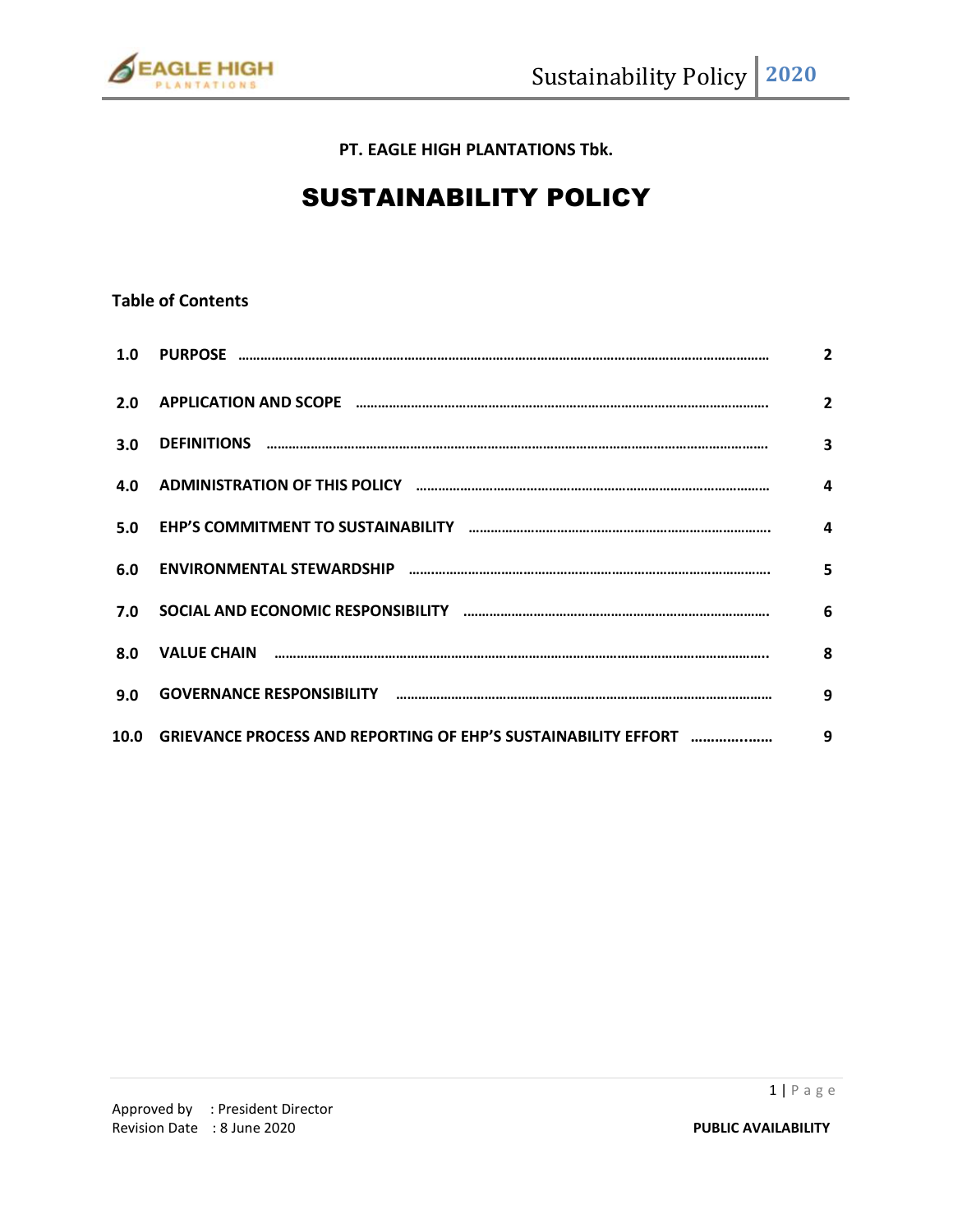

# **1. PURPOSE**

- **1.1.** The purpose of this Policy is to establish the objectives and guidelines for Eagle High Plantations and its subsidiaries ("EHP") with regards to sustainability matters
- **1.2.** This Policy serves to facilitate the achievement of EHP's commitment to conduct business responsibly through the integration of Economic, Environmental, and Social ("EES") considerations throughout our business process. EHP shall take all possible steps :
	- **a)** to ensure that all environmental and safety risks are assessed, managed and controlled
	- **b)** to promote and adopt best practice within the plantation sector
	- **c)** to develop strong working relationships with all relevant stakeholders, and actively involve them in all environmental matters
	- **d)** to develop all managers, staff and employees by providing training, education and information on all sustainability-related issues
	- **e)** to engage in selected program and initiatives that support and develop our local communities so that, in addition to promoting the long term interests of EHP's business, they have a positive socio-economic impact for all; and
	- **f)** to endeavor to manage all EHP operations within the strictest applicable environmental standards, including the preservation of high conservation value areas.

# **2. APPLICATION AND SCOPE**

- **2.1** This policy applies to all activities undertaken by or on behalf of EHP, including those of its employees and of contractors operating on EHP's sites and all third-party suppliers from whom EHP purchases.
- **2.2** The Policy shall be further supplemented by the relevant policies developed at the various operational levels and corporate centre within EHP to govern, manage and regulate the industry-specific sustainability matters that are considered more critical from an economic, environmental, social and governance perspective. However, in the event there is any inconsistencies thereof the policy with the most stringent requirement shall apply to the extent of such inconsistencies.
- **2.3** If a law conflicts with this Policy, the Directors and Employees should comply with the law. If the Directors and Employees perceive that a provision in this Policy conflicts with the law in their jurisdiction, the Directors and Employees should consult with EHP's Sustainability Department immediately, rather than disregard the Policy without consultation.

 $2 | P \text{ a } g \text{ e}$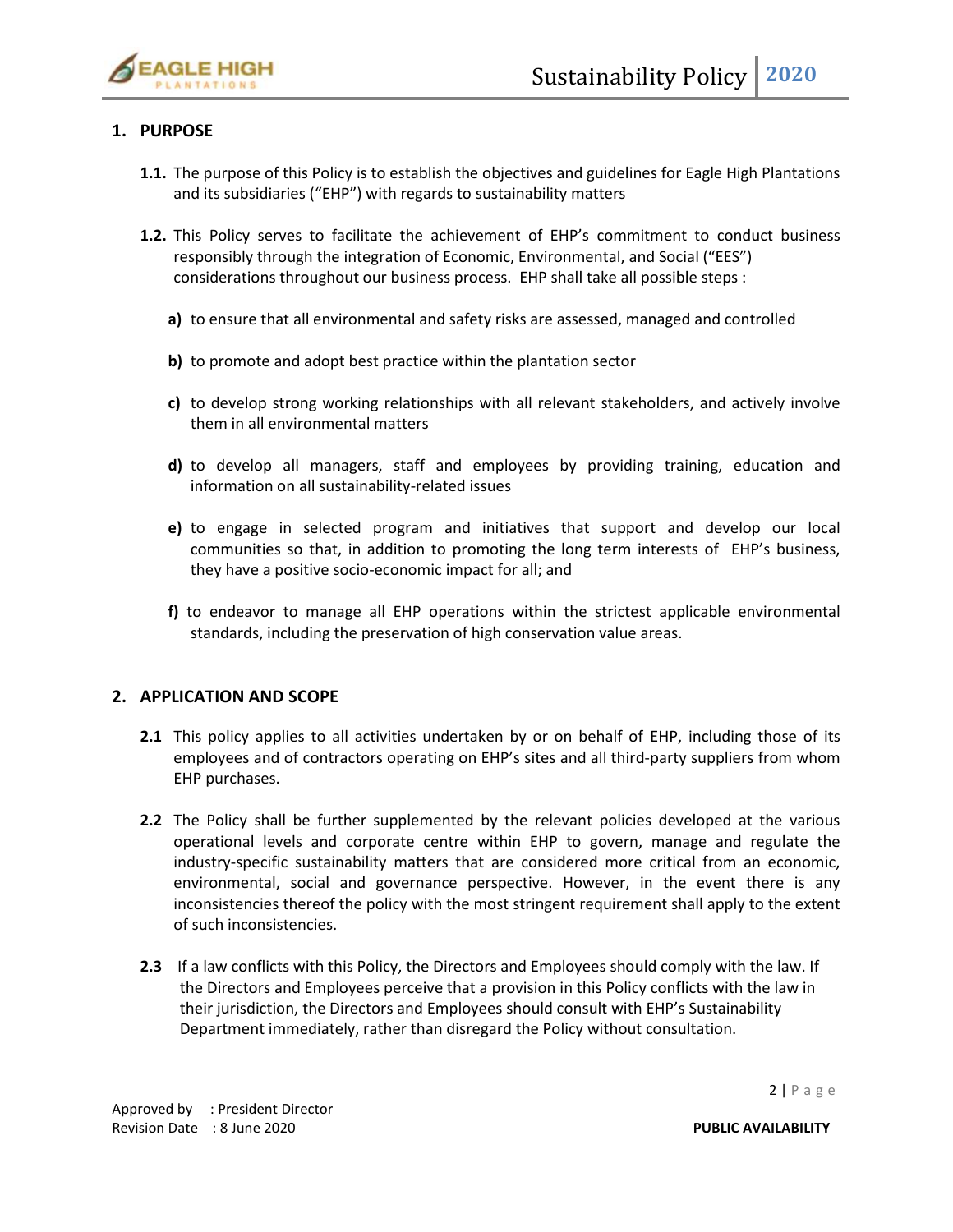

# **3. DEFINITIONS**

| ''R''                     | : Means the Republic of Indonesia                                                                                                                                                                                                                                        |
|---------------------------|--------------------------------------------------------------------------------------------------------------------------------------------------------------------------------------------------------------------------------------------------------------------------|
| "Date of the First        | : Means the effective date of the Policy which is the date of the                                                                                                                                                                                                        |
| Approval of this Policy"  | first approval of this Policy by the Board which falls on June 11,<br>2018.                                                                                                                                                                                              |
| "Board"                   | : Means the Board of Directors of EHP                                                                                                                                                                                                                                    |
| "Director"                | : Means the Director(s) of EHP in accordance with the definition<br>provided in the laws of RI                                                                                                                                                                           |
| "Employee"                | : Means employees who serve EHP on a permanent, contract,<br>temporary or assignment basis                                                                                                                                                                               |
| "FPIC"                    | : Means Free, Prior and Informed Consent:                                                                                                                                                                                                                                |
|                           | a) Free means that there was no coercion or intimidation as part<br>of the consultation.                                                                                                                                                                                 |
|                           | b) Prior means consent for the land acquisition is sought well in<br>advance of any deal closure or operations.                                                                                                                                                          |
|                           | c) Informed means that all information relating to the deal<br>or operations is provided and the information is provided<br>and the information is objective, accurate, and presented in a<br>manner or form that is understandable to local communities                 |
|                           | d) Consent means that the local communities have agreed to the<br>deal or operations proceeding on lands where they hold                                                                                                                                                 |
|                           | legitimate tenure rights                                                                                                                                                                                                                                                 |
| $C^{\prime}$ CA"<br>CEO'' | : Means the Corporate Affairs Department.                                                                                                                                                                                                                                |
| "COO"                     | : Means the Chief Executive Officer/President Director of EHP                                                                                                                                                                                                            |
| "SD"                      | : Means the Chief Operating Officer of EHP<br>: Means the Director of Sustainability of EHP                                                                                                                                                                              |
| "GOV"                     | : Means the Governance Department                                                                                                                                                                                                                                        |
| "HSE"                     | : Means Health, Safety and Environment.                                                                                                                                                                                                                                  |
| "HCS"                     | : Means the High Carbon Stock which are areas that have a high stock of                                                                                                                                                                                                  |
|                           | carbons due to the type of plants, soil and other geographic factors.                                                                                                                                                                                                    |
| "HCV"                     | : Means high conservation value are biological, ecological, social or<br>cultural values which are considered outstandingly significant<br>or critically important, at the national, regional or global level.                                                           |
| "Policy"                  | : Means EHP Sustainability Policy                                                                                                                                                                                                                                        |
| "SST"                     | : Means the Sustainability Department.                                                                                                                                                                                                                                   |
| "Smallholders"            | : Means farmers growing oil palm where the planted area is usually less<br>than 25 Ha. or any other size as defined in the laws of RI.                                                                                                                                   |
| "Stakeholders"            | : Means employees, regulatory and statutory bodies, NGOs, investors,<br>customers, suppliers / contractors and government.                                                                                                                                               |
| "Third Party/ Parties"    | : Means any external person or company independent of EHP which<br>may include customers, potential customers, contractors,<br>external<br>companies and any other stakeholder with whom a<br>business<br>relationship, whether current, prospective or historic exists. |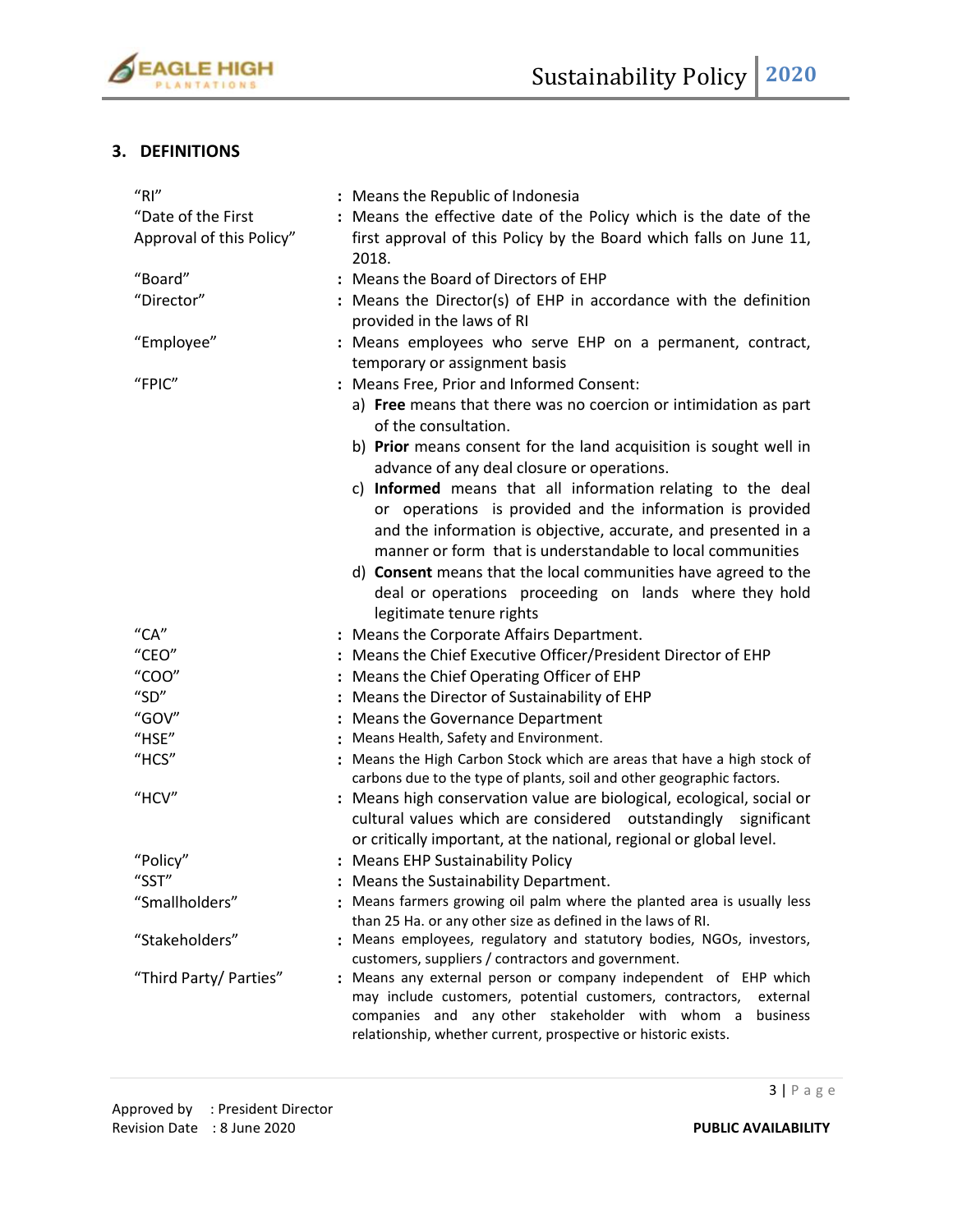

# **4. ADMINISTRATION OF THIS POLICY**

- 4.1 This Policy is approved and adopted by EHP's Board including any amendments thereto.
- 4.2 SST is the owner of this Policy and is responsible to ensure that the Policy is reviewed and updated to be kept relevant. This Policy shall be reviewed periodically especially when there are changes in any applicable laws, code or regulations relevant to this Policy or at least once every two (2) years. The review of this Policy shall be undertaken by the Head of SST and supervised by GOV.
- 4.3 GOV, as the custodian of the Policy is responsible to ensure that the Policy is disseminated by the owner of this Policy and made accessible to all the Directors and Employees, through EHP's internal portal and/ or other channels as appropriate.
- 4.4 It is the responsibility of the SST and CA for any external communication of the relevant details of this Policy to all Third Party / Parties as well as other relevant stakeholders such as customers, shareholders and the general public. Communication to and administration of the Policy in relation the Directors shall be conducted by the CA.

# **5. EHP'S COMMITMENT TO SUSTAINABILITY**

- 5.1 Sustainable growth is among EHP's seven key values, wherein EHP's adopt integrates EES considerations as our guiding principles for growth. EHP aims to become a sustainable business by working towards a future that balances environmental, social, economic and governance needs to create positive impacts for its stakeholders in an increasingly resource-constrained world.
- 5.2 Our Sustainability Policy therefore expresses our current and future commitment to protect the environment, provide the highest quality of service to our customers, care for employees' health and safety as well as continue building and empowering the local communities around us to promote growth and economic prosperity by enhancing resource management, building capabilities and improving access to education.
- 5.3 EHP is strongly committed to :
	- 5.3.1 ISPO and RSPO as its sustainability standard for the production of sustainable palm oil products.
	- 5.3.2 Meeting all applicable legal, environmental and social requirements. EHP pledges to cooperate with the relevant authorities to ensure that the business complies fully with regulatory requirements. This shall be consistently managed and monitored by its SST.
	- 5.3.3 No deforestation of HCV or HCS area as well as no development on peat regardless of depth within its concessions.

 $4 | P \text{ a g e}$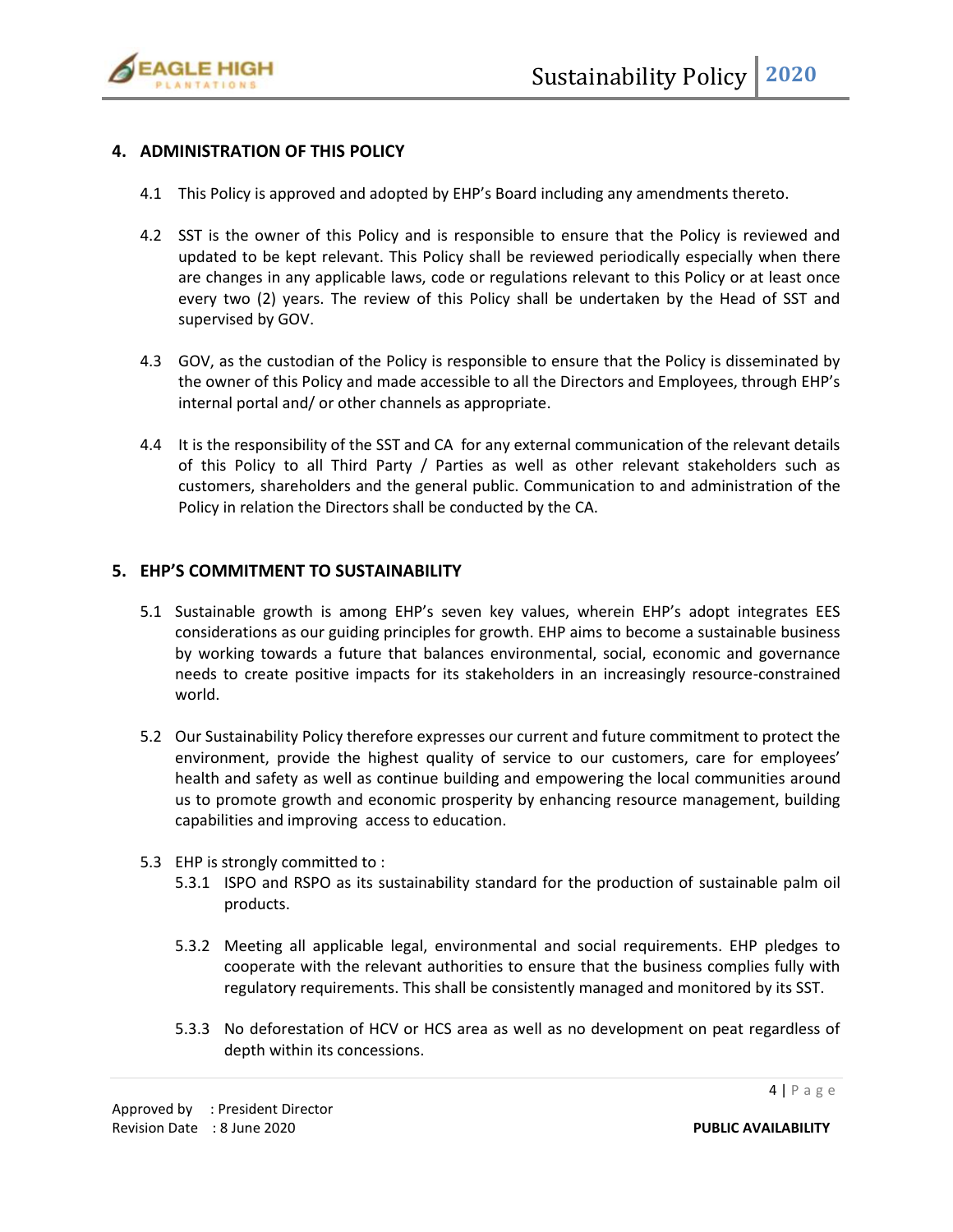- 5.3.4 Respect and protect the needs of its Employees and Communities. EHP shall uphold the rights enshrined in the Universal Declaration of Human Rights ("UDHR"). EHP shall be guided by the guidelines set by the International Labor Organization ("ILO") for matters pertaining to the fundamental rights of all its Employees, where applicable to the laws of RI.
- 5.3.5 Continued engagement with the relevant Stakeholders to align their concerns with the EHP's strategy and growth. Communication is a key concern of EHP and a proactive engagement approach with the Stakeholders across the entire value chain.
- 5.3.6 EHP respects the right of its indigenous and surrounding communities by ensuring that any development or acquisition on or in the vicinity of their land is not in violation of their rights based on traditional and customary practices. EHP shall obtain the free, prior and informed (FPIC) consent of these communities prior to any form of development.

# **6. ENVIRONMENTAL STEWARDSHIP**

#### **Managing environmental impacts**

- 6.1 EHP respects its natural resources and endeavors to implement business practices that reduces its environmental impact, where possible.
- 6.2 In line with international commitments and in compliance to applicable local laws and regulations in jurisdictions which EHP operates, EHP is committed to ban open burning. EHP employees and contractors working in EHP premises shall not perform any open burning. There shall be no open burning during land clearing and replanting activities as well as for the purpose of disposing domestic waste or any other purpose except for controlled burning as specified under RI laws.
- 6.3 EHP shall develop robust fire prevention measures by enhancing EHP's capacity in fire control through a series of initiatives and training programs including simulation exercise on fire fighting, forming dedicated emergency response teams, and establishing guidelines on fire prevention and management decision-making to deal with fire in emergency situations. EHP will work together with surrounding communities and shall be proactive in fire monitoring and updating local authorities on the occurrence of fires, if any, within and surrounding EHP premises.
- 6.4 EHP shall deploy water conservation efforts in areas of water scarcity, monitor and improve the water quality in areas impacted by the EHP's operations and promote access to clean water in and surrounding communities where EHP operates.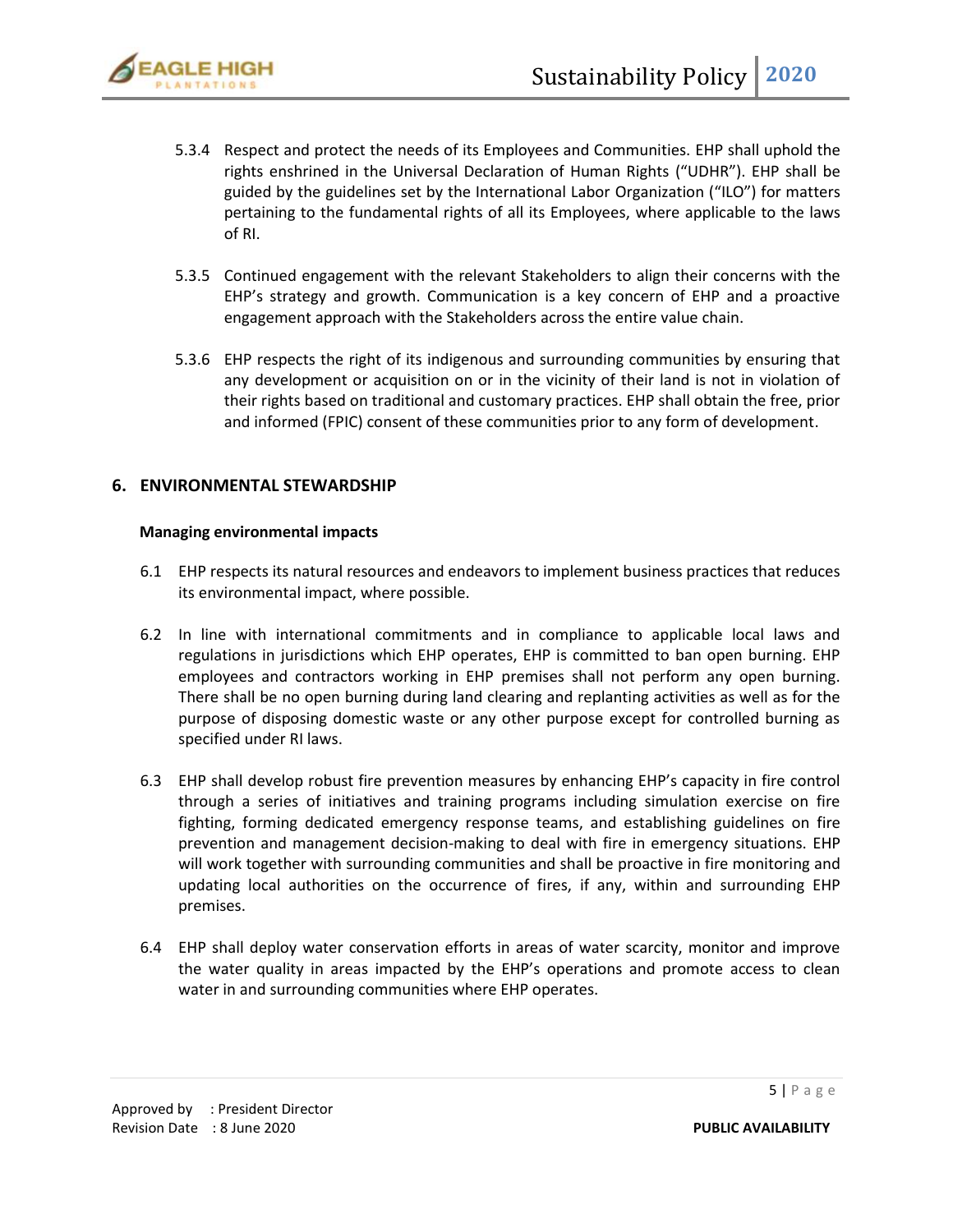

## **Biodiversity and conservation of High Conservation Value elements**

- 6.5 Biodiversity is a key concern for EHP as many of EHP's plantations are within the proximity of natural and reserved forests which are natural habitats of endangered, rare and threatened (ERT) species as these areas have High Conservation Value. EHP shall make continuous efforts to preserve the pristine environment of these areas and reduce impact as much as possible. In addition, EHP will ensure that the operations do not pose a threat to wildlife and establish programs to enhance and enrich habitats of endangered species.
- 6.6 EHP shall not perform any new development in areas rich in biodiversity or that are under protection e.g. primary forests, wildlife reserves and wetlands. EHP has appropriate action plans in place which are in line with international guidelines and established practices to guide the operations in close proximity to these areas and to continually improve EHP's practices. EHP commits to no deforestation as defined by its pledge of no conversion of High Conservation Value (HCV) areas, no development of areas classified as having High Carbon Stock (HCS), as well as peat as defined by the relevant applicable legislation of RI.
- 6.7 EHP will adopt best management practices for existing peat land estates and endeavor to rehabilitate peat lands where the relevant laws applicable in RI require it to do so.
- 6.8 EHP is committed not to hunt other than sustainable hunting in its operating areas.

#### **Waste Management**

6.9 EHP is committed to waste reduction across its operations in all geographical areas while taking into consideration specific and applicable legislative requirements on waste reduction and management. Where possible, waste shall be analyzed to identify for potential use as new resources / products or any other forms of efficiencies. Recycling shall be encouraged throughout the EHP as part of these efforts and will be guided by a "zero waste management" policy in the value chain.

## **Greenhouse Gas ("GHG") Emissions**

6.10 EHP is committed to actively pursue opportunities to reduce its greenhouse gas emissions through its operational approaches to manage and report its carbon footprint through the use of suitable reporting tools and benchmarking the EHP's performance to the industry peers with the intent to reduce emissions.

## **7. SOCIAL AND ECONOMIC RESPONSIBILITY**

#### **Strengthening Human and Social Capital**

7.1 EHP is committed to the social development and economic improvement of local communities in the areas in which the Company operates, including but not limited to the provision of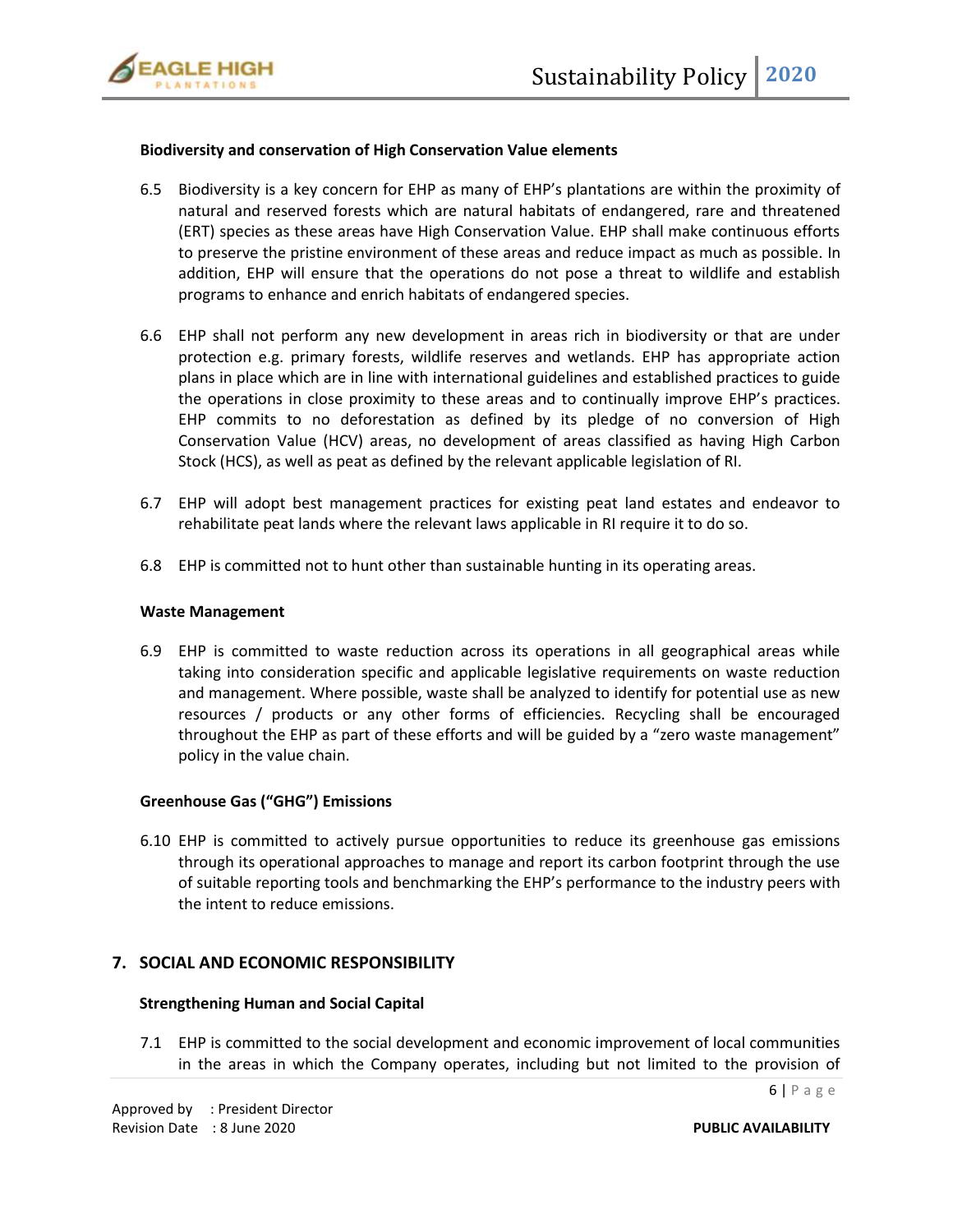

healthcare and education services where appropriate, as well as education and support for local businesses.

#### **Occupational Health and Safety**

- 7.2 EHP is committed to the occupational health and safety of all our employees through the implementation of a detailed and documented plan. This involves a full assessment of the health and safety risks associated with all functions required to be undertaken during EHP's normal business practice. Once those risks have been assessed and documented, all employees and workers exposed to such risks must be adequately trained in safe working practices in order as far as possible to mitigate such risks.
- 7.3 EHP is working to minimize the use of chemicals, the prohibition of the use of Paraquat, World Health Organization Class 1A and 1B pesticides, and chemicals listed by the Stockholm Convention and Rotterdam Convention unless in exceptional circumstances. The exceptional use of these pesticides could be in cases where its use has been validated by a due diligence process or when authorised by government authorities during outbreak. EHP implements integrated pest management approach.
- 7.4 All Value Chain Partners shall be required to adhere to the applicable laws, regulations and standards and applicable EHP policies whilst working on EHP premises. Prevailing legislation on health and safety in all geographical areas of operation shall be complied with by Employees and Value Chain Partners and integrated where possible into the EHP's policies and procedures.

#### **Respecting Human Rights**

- 7.5 EHP also recognizes its responsibility to respect human rights as defined in the UDHR and ILO Core Conventions, where applicable to the laws of RI. These frameworks provide the minimum standards for fair and decent working conditions with no exploitative workplace practices allowed. EHP works towards actively integrating human rights elements into business practices across its value chain.
- 7.6 EHP is cognizant of its responsibility to protect the rights of all Employees. EHP shall continue to actively engage its employees to ensure that their needs such as wages, shelter and access to services are met and to create a harmonious and prosperous working environment.

## **Responsible Employment**

Approved by : President Director

- 7.7 EHP will not accept any form of discrimination at any of the Company's location, whether based on race, color, religion, national origin, ancestry, gender, sexual orientation, marital status, age, disability or any other class protected by law.
- 7.8 Forced or child labor is not to be employed at any EHP location.
- 7.9 EHP will not accept any form of harassment, including sexual harassment as well as violence towards its employees, defined as a course of comments or actions that are unwelcome (or

 $7 | P \text{ a g e}$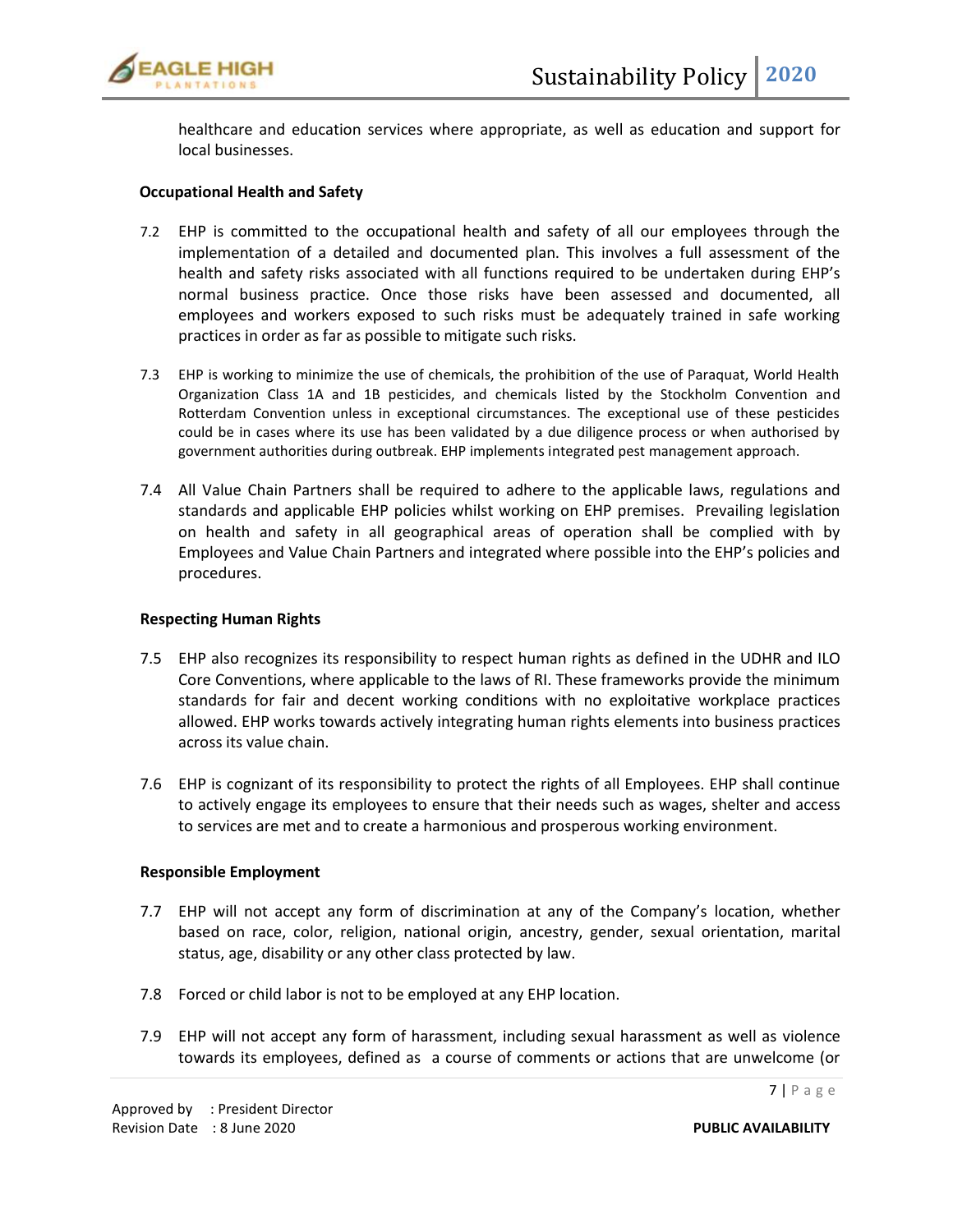

should reasonably be known to be unwelcome) to the person towards whom they are addressed.

## **Freedom of Expression**

7.10 EHP respects the right of all employees to form and join appropriate trade unions of their choice and to bargain collectively, where permitted under national law. Where restricted under national law, EHP will facilitate, to the extent legally permitted, equivalent means of independent and free association.

#### **Free, Prior and Informed Consent**

7.11 EHP respects the right of its indigenous and surrounding communities by ensuring that any development or acquisition on or in the vicinity of their land is not in violation of their rights based on traditional and customary practices. EHP shall obtain the free, prior and informed (FPIC) consent of these communities prior to any form of development. In aligning the expectations of the communities with EHP, proper consultation and engagement shall be organized with the local community(s) to identify expectations, terms and insights for the purpose of procuring FPIC.

EHP affirms its support in obtaining the FPIC from the communities with customary claims to the land impacted or overlapping with the land concessions. The ascertainment of local communities' tenure rights is centered on the conduct of participatory Social Impact Assessment and continuous engagement in fair and informed negotiations over access rights to land and other natural resources.

- 7.12 EHP also believes in resolving conflicts and disputes through non-violent methods. Legal channels shall be utilized as a means for peaceful, legitimate resolution, agreeable to both parties. EHP is against the use of weapons and military in the resolution of conflicts and disputes.
- 7.13 EHP shall work with relevant stakeholders to ensure that a balanced, mutually agreed and structured conflict resolution system is accessible to smallholders, indigenous and rural communities and other affected stakeholders.

## **8. VALUE CHAIN**

#### **Raw Materials and Other Resources**

8.1 EHP is committed to ensuring the sustainability of the raw materials sourced, utilized and distributed. EHP encourages its Value Chain Partners to embrace sustainable practices, i.e occupational health and safety practices, waste management practices and environmental conservation through our engagement with them by enhancing their skills, knowledge and/ or access to better resources. Where it is mandatory by law for Value Chain Partners to comply with certain sustainable practices, laws and regulations, the Value Chain Partners shall comply accordingly.